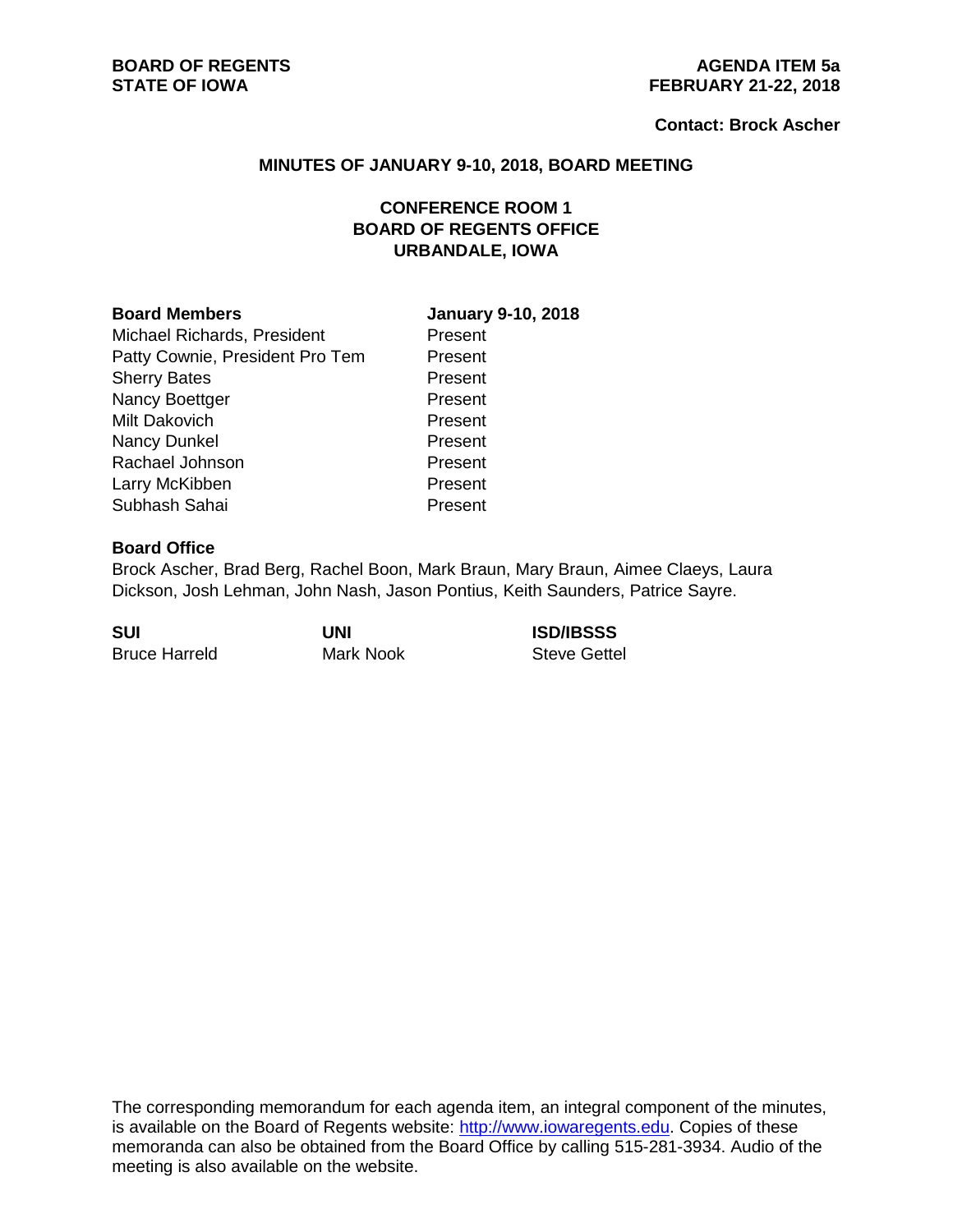## **BOARD OF REGENTS AGENDA ITEM 5a STATE OF IOWA**

## **January 9, 2018**

## **Call to Order for January 9, 2018**

President Richards called the meeting to order at 1:03 p.m.

## **Roll Call:**

|         | <b>Bates</b> | <b>Boettaer</b> | Cownie | Dakovich | Dunkel | Johnson | McKibben | <b>Richards</b> | Sahai |
|---------|--------------|-----------------|--------|----------|--------|---------|----------|-----------------|-------|
| Present |              |                 |        |          |        |         |          |                 |       |
| Absent  |              |                 |        |          |        |         |          |                 |       |

#### **Consent Agenda**

- $\checkmark$  MOVED by COWNIE, SECONDED by JOHNSON, to approve and receive the following CONSENT AGENDA items:
	- a) Minutes of December 6, 2017 Telephonic Board Meeting
	- b) Meeting of December 6, 2017 Academic and Student Affairs Committee
	- c) Meeting of December 6, 2017 Property and Facilities Committee
	- d) Meeting of December 6, 2017 Investment and Finance Committee
	- e) Meeting of December 6, 2017 University of Iowa Hospitals and Clinics Committee
	- f) Register of University of Iowa Capital Improvement Business Transactions

|        | <b>Bates</b> | <b>Boettger</b> | Cownie | Dakovich | Dunkel | Johnson | McKibben  | <b>Richards</b> | Sahai |
|--------|--------------|-----------------|--------|----------|--------|---------|-----------|-----------------|-------|
| Ave    |              |                 |        |          | ,,     |         | $\lambda$ |                 | ,,    |
| Absent |              |                 |        |          |        |         |           |                 |       |

MOTION APPROVED by ROLL CALL.

# **Closed Session – Evaluation of Institutional Heads and Executive Director**

 $\checkmark$  MOVED by BOETTGER, SECONDED by COWNIE, to enter into closed session pursuant to Iowa Code §21.5(1)(i) upon the request of individuals whose performance is being considered.

|        | <b>Bates</b> | <b>Boettaer</b> | Cownie | Dakovich | Dunkel | Johnson | McKibben | Richards | Sahai |
|--------|--------------|-----------------|--------|----------|--------|---------|----------|----------|-------|
| Ave    |              |                 |        |          |        |         |          |          |       |
| Absent |              |                 |        |          |        |         |          |          |       |

MOTION APPROVED by ROLL CALL.

*The Board convened in closed session at 1:06 p.m.*

*The Board convened in open session at 4:50 p.m.*

# **Adjourn**

President Richards adjourned the meeting at 4:50 p.m.